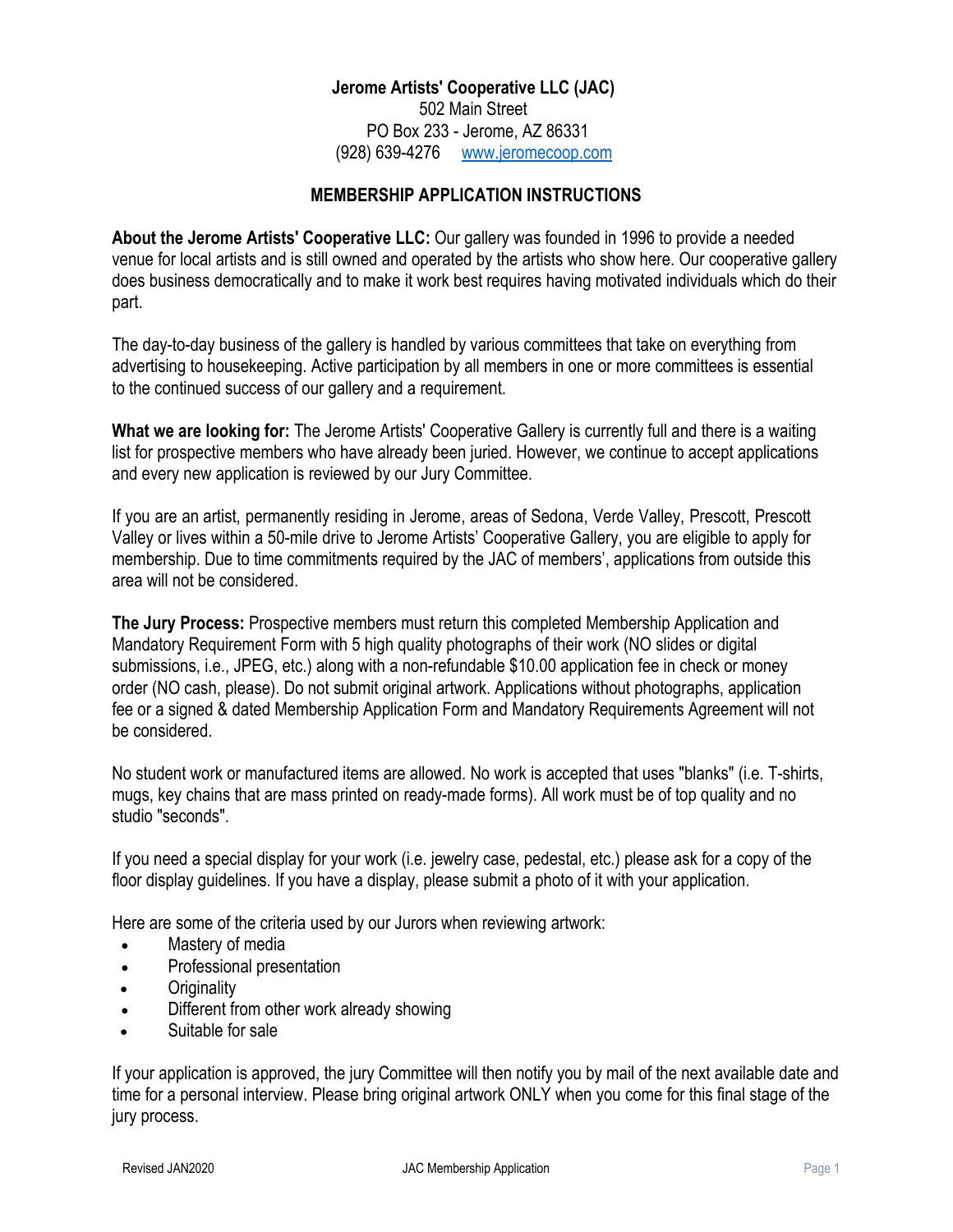All applicants will be notified by mail within one month as to the Jury Committee's decision. Applicants who are not accepted may re-apply after 12 months. Accepted members will be added to the waiting lists or taken through steps of having their work introduced into the gallery. Accepted candidates who have been put on the waiting list will be selected by the needs of the cooperative.

**Requirements of Membership:** Membership in the Jerome Artists' Cooperative Gallery is a privilege and comes with certain expectations and responsibilities. All members MUST attend a monthly general meeting, participate on a committee for 4 or more hours each month, and shift work 16 hours each month on the gallery floor.

Each member must pay a one-time membership fee of \$100.00. After a six-month probationary period, new members in good standing may be invited to join the LLC and become fellow owners of the Jerome Artists' Cooperative. If for any reason you leave the Jerome Artists' Cooperative Gallery in the future the \$100.00 will be returned to you.

The Jerome Artists' Cooperative Gallery receives a 20% commission on all sales made in or referred by the gallery or its web site. All items you display must be for sale.

Mandatory Requirements Include:

- 1. Exhibit only work that has been juried into the gallery.
- 2. Attend JAC General membership meeting which meets on the last Wednesday evening of every month except in December.
- 3. Comply with the JAC requirement for committee work.
- 4. Work four 4-hour work shifts each month.
- 5. Pay rent for JAC space on-time, due on the first of every month.
- 6. Attend a 6-month performance review

Please keep pages 1 & 2 for your records.